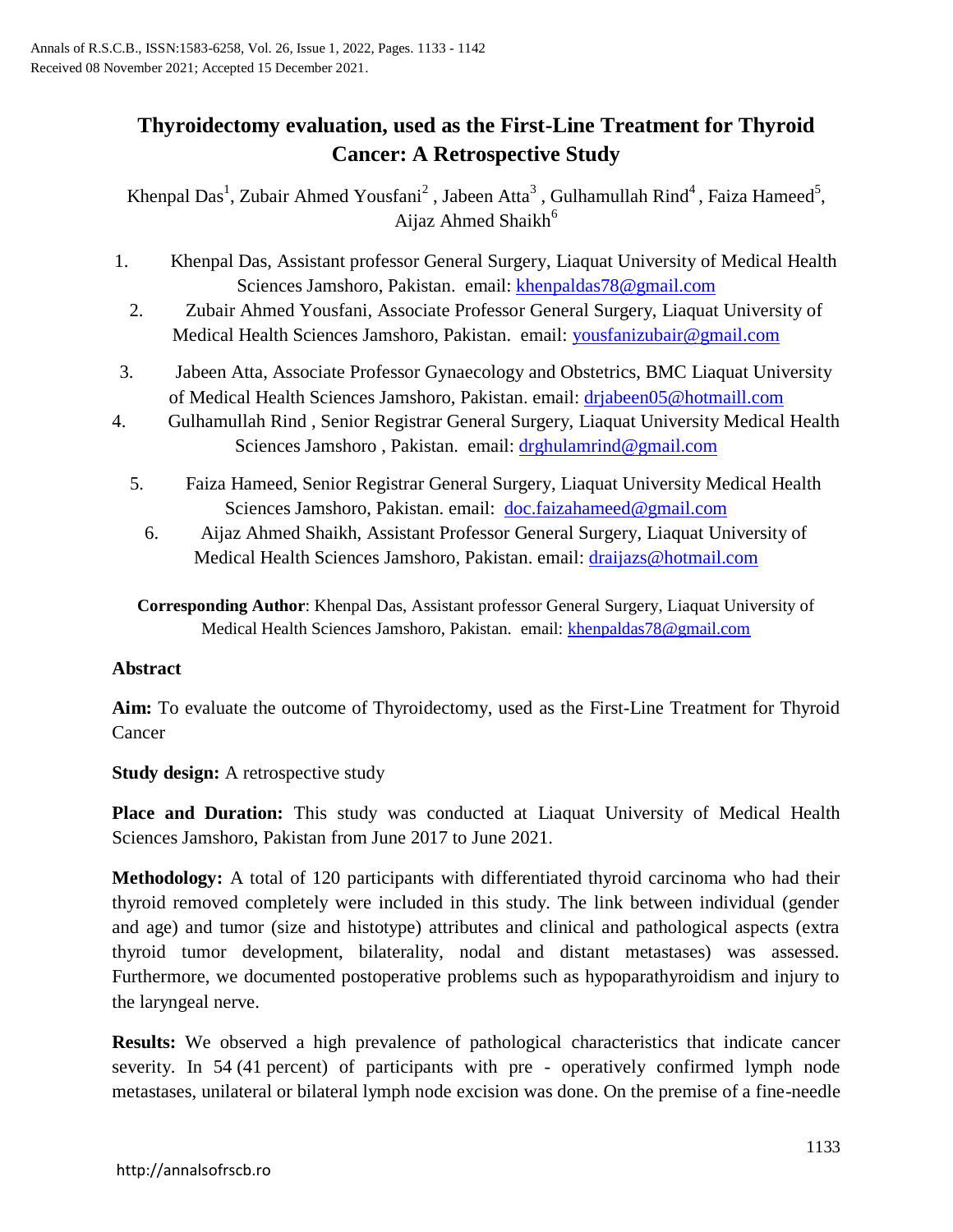aspiration cytology (FNAC) detection of cancer, complete thyroidectomy was performed in 95 participants as a primary therapy.

**Conclusion:** Our findings back up the idea that complete thyroidectomy is still the best therapeutic option for differentiated thyroid carcinoma. Total thyroidectomy, on the contrary, was linked to a reduced prevalence of postoperative complications.

**Keywords:** Thyroidectomy, postoperative complications, Thyroid Cancer

# **Introduction**

In developed countries, carcinoma is the top cause of mortality, whereas in underdeveloped nations, it is the second highest cause of mortality. [1] The proportion of patients identified with thyroid cancer has risen dramatically in the last 30 years. [2] The cause of the global rise in thyroid carcinoma frequency is unknown. Some experts feel that the rise in numbers is related to alterations in the environment and in people's lifestyles. However, upward patterns were evidently associated with the emergence of fresh and advanced diagnostic methods, as well as enhanced clinical monitoring and availability to healthcare services, all of which can result in huge rises in the identification of tiny papillary tumors triggered by the huge reservoir of symptomless, nonlethal illness recognized to occur in the thyroid gland. Despite the significant occurrence of this neoplasia, general death for DTC is minimal, at about 0.5 instances per 100,000 people, although there is a large probability of local recurrence. [3]

Despite widespread lymph node invasion, the prevalence of differentiated thyroid carcinoma (DTC) has increased in recent decades without materially changing its "weak aggressive character." [4, 5] In reality, 20–50% of individuals had cervical lymph node metastasis, with lymph node micro metastases occurring in about 90% of instances. [6, 7] The first choice of medical treatment of DTC is still debatable. Periodic central neck incision is recommended by some researchers to avoid relapse, noting the significant probability of reactive lymph nodes, improved returns, and reduced mortality rates linked with the initial procedure, [8-10] others argue that having a technique raises the danger of parathyroid gland harm [11-13] and recurrent laryngeal nerves injuries, with lack of any evidence of long-term survival advantages.

Although there is considerable agreement on the need for an initial complete thyroidectomy in patients with higher risks, there is contradictory evidence in patients with reduced risk. It's debatable whether reduced-risk patients should have a whole thyroidectomy or just a lobectomy. Several breakthroughs have been made in the identification and treatment of DTC over the previous 15–20 years, yet clinical dispute still persists. Complete thyroidectomy is advised when the original thyroid cancer is >4 centimeters, if there exists extra thyroidal infiltration, or if local or remote metastases are apparent, pursuant to the most recent ATA recommendations. A bilateral or unilateral thyroidectomy may be appropriate as a therapy approach for tumors that are around 1 and 4 centimeters in size. A bilateral surgery may be recommended if the patient is over 45 years old, has contralateral thyroid nodules, has a previous experience of head and neck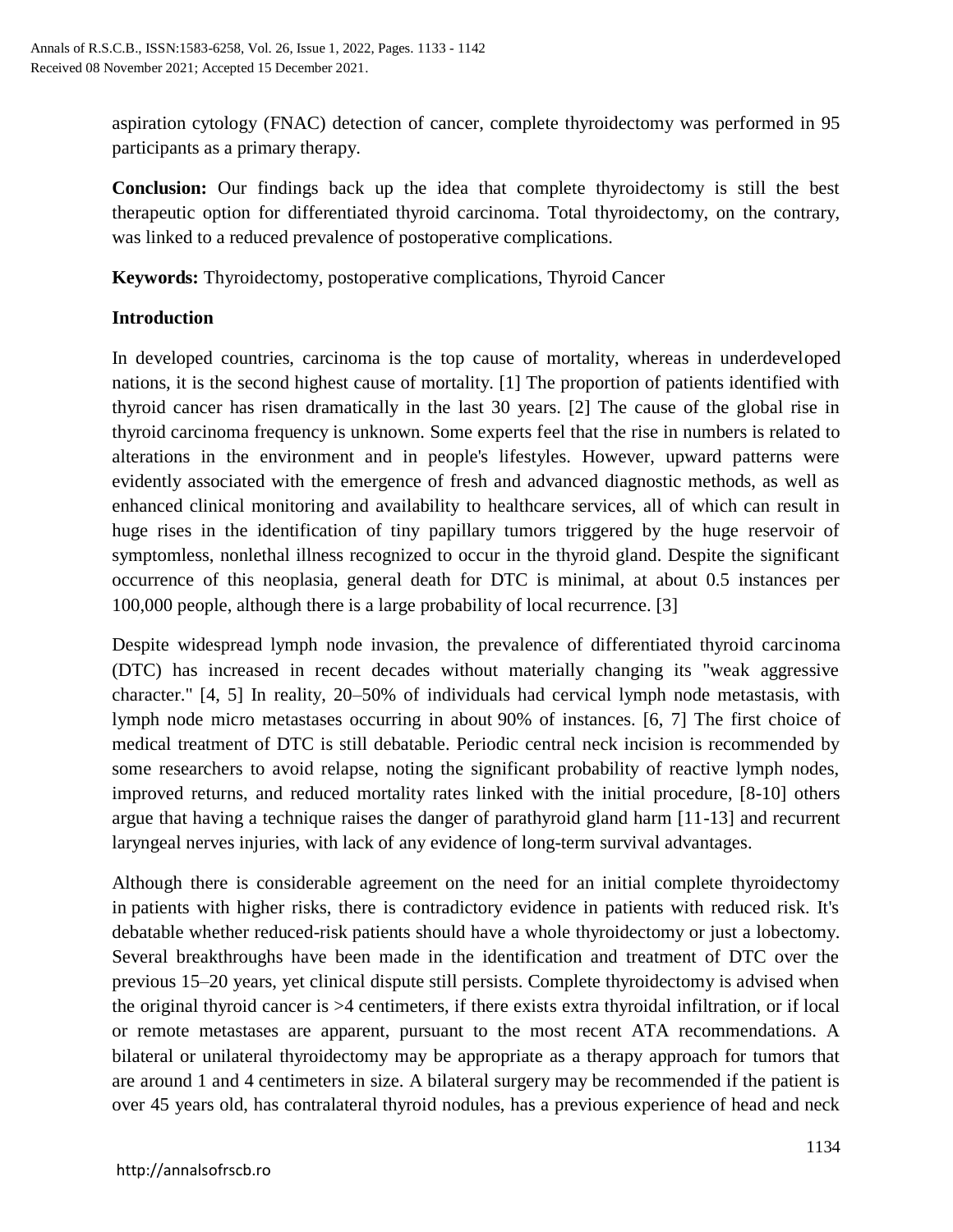radiation treatment, or has a family background of DTC. The goal of this retrospective study was to share our experiences with DTC patients who had thyroidectomy. Patients' clinical and pathological attributes, such as extra thyroid tumor development, bilaterality, nodal and remote metastases, and the recurrence of additional tumor foci in the opposite lobe, as well as any prevailing associations with participant (gender and age) and tumor features were assessed. Furthermore, we documented postoperative problems such as hypoparathyroidism and injury to the laryngeal nerve.

# **Methodology**

We evaluated 120 individuals who had complete thyroidectomy for invasive illness performed by two distinct medical teams with equivalent operative skills. Permission was taken from the ethical review committee of the institute. Complete thyroidectomy was performed in all participants. In 54 (41 percent) of participants with pre - operatively confirmed lymph node metastases, unilateral or bilateral lymph node excision was done. On the premise of a fine-needle aspiration cytology (FNAC) detection of cancer, complete thyroidectomy was performed in 95 participants as a primary therapy. In the remainder of 25 patients, where FNAC was inconclusive, a lobectomy with isthmectomy was conducted first, followed by the excision of the contralateral lobe (complete thyroidectomy) once the conclusive histopathologic assessment was obtainable. Participants were divided into groups based on the size of their main tumor: 1 centimeter or >1 centimeter, their age: 45 years or >45 years, their gender: male or female, their histo type: PTC and FTC, as well as their bilaterality. Hypoparathyroidism & laryngeal nerve injury were reported as postoperative consequences.

All participants had their serum proteins and complete and ionized calcium concentrations checked to see if they had transient or chronic hypoparathyroidism; those who needed calcium supplementation for more than three months were classed as experiencing chronic hypoparathyroidism. During 3 months of the procedure, a postsurgical laryngoscopy was conducted to assess recurrent laryngeal nerve functioning. SPSS version 22 was used to analyses the data.

## **Results**

Table 1 lists medical and pathological parameters such as extra thyroid tumor development, bilaterality, nodal as well as distant metastases, as well as participant (gender and age) and tumor (size and histotype) features. Fifty-six of the 120 patients were men (46 percent), and sixty four (70 percent) were women, with 50 (49.02 percent) being over 45 years old. In terms of tumor features, the largest tumor in 40 patients (42%) was smaller than 1 centimeter in size, and seventy patients (85.24%) had the PTC histotype, while the remainder 50 patients (14.76%) had the follicular histotype (As shown in Table 1).

Extra thyroid tumor development was seen in 40 of 120 patients (28.7%) at the time of diagnosis. The existence of bilateral differentiated thyroid carcinoma was identified in 23.7 percent of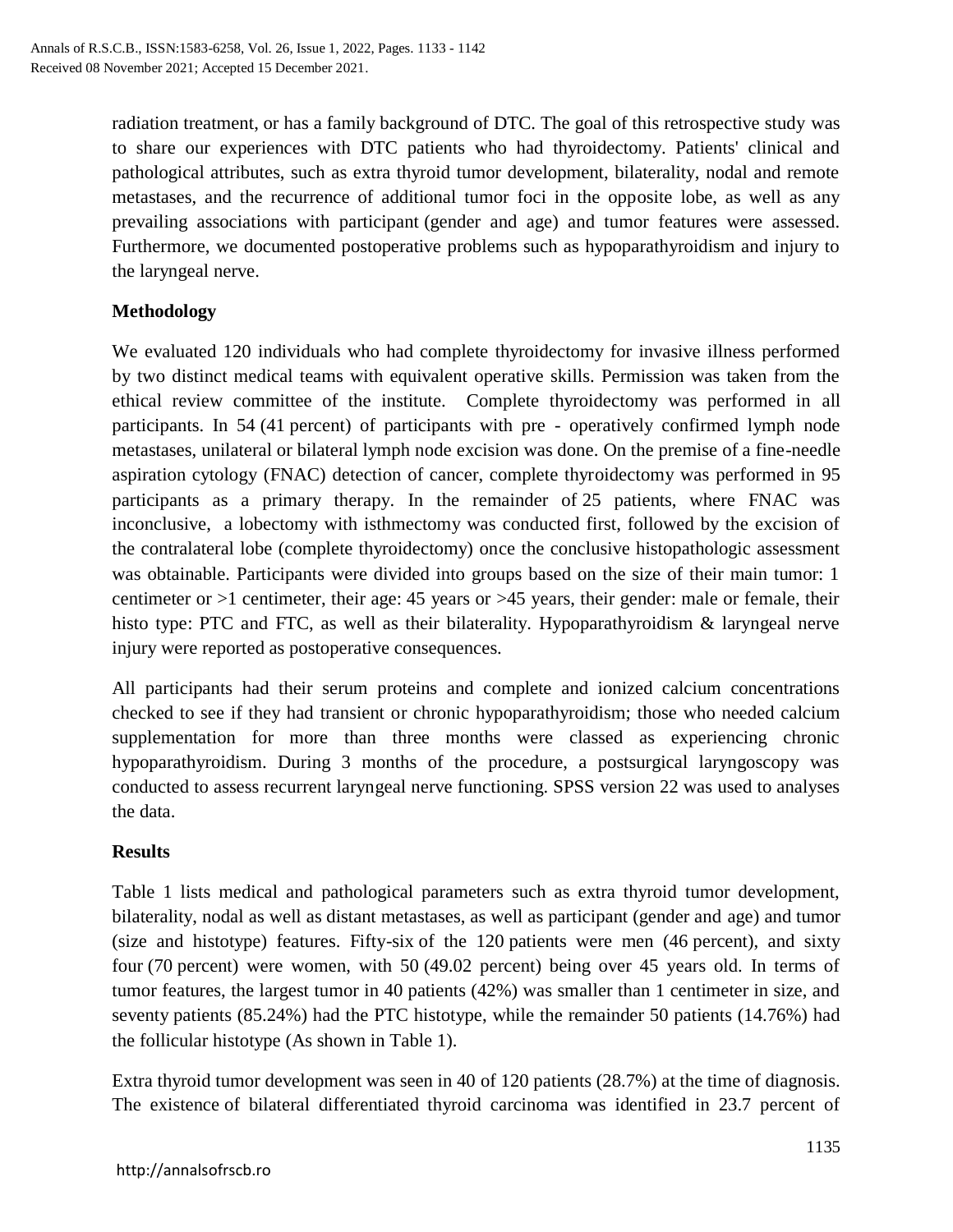participants. A total of 42 patients (35.7%) had nodal metastases, while 16 individuals (7.2%) had distant metastases (As shown in Table 1). Extra thyroid tumor growth was more common among participants with tumors  $>1.5$  centimeters (10 percent vs 11.25) and in participants with PTC vs FTC histotype (29.7% vs 22.6 percent), although none of these variations were statistically significant. Contralateral cancer was seen in 2/40 (2%) micro carcinomas (less than 1 centimeter) and 5/80 (6%) carcinomas larger than 1.5 centimeters. The prevalence of bilaterality was identical and unexpectedly large in both cohorts, however there was no significant relationship among bilaterality and tumor size ( $P = 0.2453$ ). The same was true for gender ( $P =$ 0.2824) as well as age ( $P = 0.4332$ ). The tumor histotype, on the other hand, had a substantial impact on practically all of the medical and histological outcomes studied particularly bilaterality as well as nodal and distant metastases.

In fact, 5/70 (7%) of PTC patients had contralateral malignancy, whereas the prevalence of bilaterality among FTC patients was much smaller, at 3/50. (6 percent). Similarly, lymph node invasion was found among  $5/70$  (7% of PTC patients) relative to  $3/50$  (6% of FTC patients) (P = 0.03483). There was also a link between the existence of nodal metastases and the ages of the participants. In example, relative to 6/50 (12%) of elderly individuals (>45 years), 5/70 (7%) of younger individuals (45 years) had nodal metastases ( $P = 0.001392$ ). As shown in Table 2.

The frequency of postsurgical difficulties was also reported in this retrospective analysis. Persistent hypoparathyroidism was found in 10 out of 95 (3.2%) individuals who had a primary complete thyroidectomy and three out of 25 (9%) participants who had a complete total thyroidectomy (As shown in Table 3). Only three of the 13 participants required vitamin D therapy in conjunction with calcium. Only 12 of the 120 participants (3.9%) had temporary hypoparathyroidism, which was managed with calcium as well as vitamin D for a short time.

Preoperative laryngoscopy revealed immobility of a single vocal cord due to neoplasia in three patients, which remained following operation; laryngeal nerve injury was not regarded as a postsurgical problem in these individuals. A transient tracheostomy was also needed for one participant due to a transitory impairment of two vocal cords. Owing to the tumor's considerable expansion, a thorough thyroidectomy was conducted, as well as dissection of surrounding lymph nodes & local muscles. Three individuals had persistent recurring laryngeal nerve palsy following primary complete thyroidectomy, and one individual had persistent recurrence of laryngeal nerve palsy following complete total thyroidectomy. Nevertheless, after an initial complete thyroidectomy, only four patients experienced temporary laryngeal nerve injury.

| Patient and<br>tumor<br>characteristics | n | Extra<br>tumor growth | thyroid   Bilateral<br>(% )<br>N | Nodal<br>metastasis | Distant<br>metastasis |
|-----------------------------------------|---|-----------------------|----------------------------------|---------------------|-----------------------|
|                                         |   | N(%                   |                                  | N(%                 |                       |

# **Table 1: Participant and Tumor Factors vs. Medical and Histopathological Features**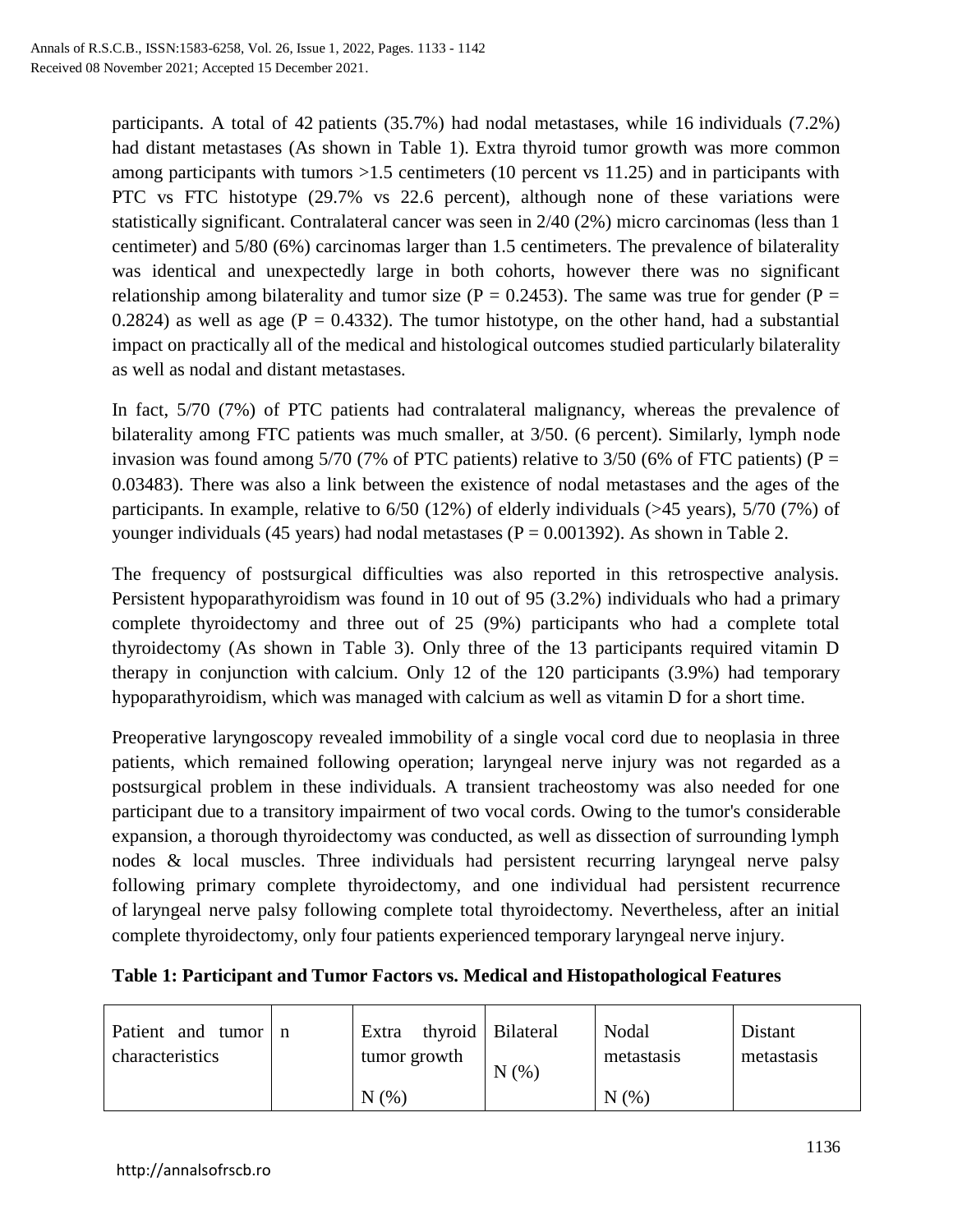| Female            | 64 | 5(7%)      | 5(7%)  | 8 (12%)   | 3(4%)    |
|-------------------|----|------------|--------|-----------|----------|
| Male              | 56 | 2(3%)      | 5(8%)  | 4(7%)     | 2(3%)    |
| $<$ 45 Years      | 70 | 6(12%)     | 4(5%)  | 5(7%)     | $1(1\%)$ |
| >45 Years         | 50 | $10(14\%)$ | 6(12%) | 6(12%)    | 2(4%)    |
|                   |    |            |        |           |          |
| $<1.5$ centimeter | 40 | $8(10\%)$  | 2(2%)  | $4(10\%)$ | $1(4\%)$ |
| $>1.5$ centimeter | 80 | 9(11.25)   | 5(6%)  | 7(8%)     | 3(3%)    |
| <b>PTC</b>        | 70 | 5(7%)      | 5(7%)  | 5(7%)     | 3(4%)    |
| <b>FTC</b>        | 50 | 3(6%)      | 3(6%)  | 3(6%)     | 1(5%)    |

# **Table 2: Connection between medical and histological aspects, as well as patient and tumor characteristics.**

| Extra thyroid tumor |              | <b>Tumor Size</b>           | Nodal metastasis            |
|---------------------|--------------|-----------------------------|-----------------------------|
| $\leq$ l cm         | $\geq$ 1 cm  | $\leq$ 1 cm, 4/40 (10%)     | $\geq$ 1 cm 7/80 (8%)       |
| $8/40(10\%)$        | 9/80(11.25%) | $P = 0.07216$               | $P = 0.3373$                |
|                     |              | Age of patient at diagnosis |                             |
| $\leq$ 45 y         | $\geq$ 45 y  | $\leq$ 45 years, 5/70 (7%)  | $\geq$ 45 years, 6/50 (12%) |
| 6/70(12%)           | 10/50(14%)   | $P = 0.3885$                | $P = 0.001392$              |
|                     |              | Gender                      |                             |
| Female              | Male         | Female, 8/64 (12%)          | Male, 4/56 (7%)             |
| 5/64(7%)            | 2/56(3%)     | $P = 1.00$                  | $P = 0.6256$                |
|                     |              | Histotype                   |                             |
| <b>PTC</b>          | <b>FTC</b>   | PTC, 5/70 (7%)              | FTC, $3/50(6\%)$            |
| 5/70(7%)            | 3/50(6%)     | $P = 0.5231$                | $P = 0.03483$               |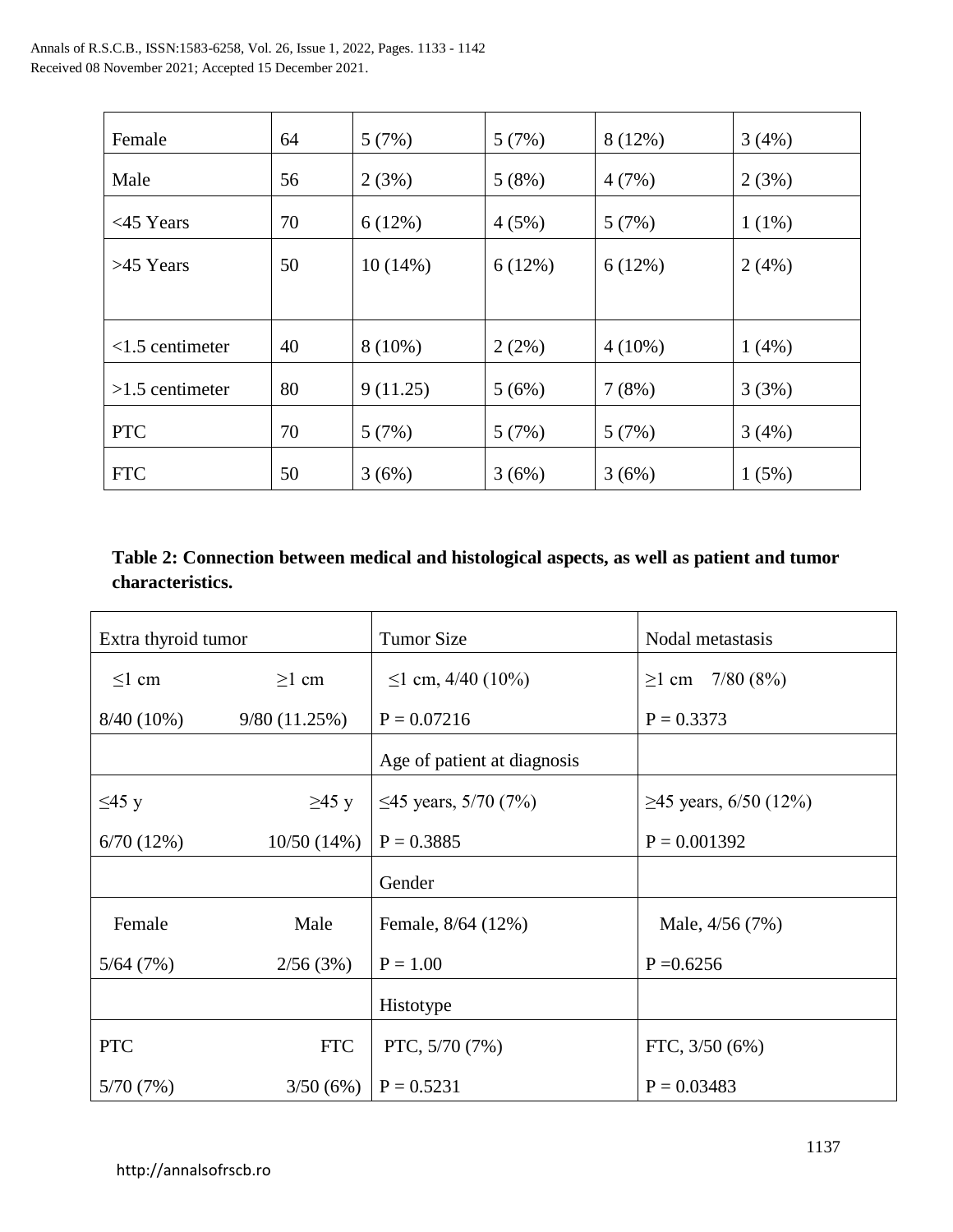| $\leq$ l cm | $\geq$ 1 cm | $\leq$ 1 cm, 2/40 (2%)      | $\geq$ 1 cm, 5/80 (6%)   |
|-------------|-------------|-----------------------------|--------------------------|
| 1/40(4%)    | 3/80(3%)    | $P = 0.3454$                | $P = 0.2453$             |
|             |             | Age of patient at diagnosis |                          |
| $\leq$ 45 y | $\geq$ 45 y | $\leq$ 45 y, 4/70 (5%)      | $\geq$ 45 y, 10/50 (14%) |
| 1/70(1%)    | 2/50(4%)    | $P = 1.00$                  | $P = 0.4332$             |
|             |             | Gender                      |                          |
| Female      | Male        | Female, 5/64 (7%)           | Male, 5/56 (7%)          |
| 3/64(4%)    | 2/56(3%)    | $P = 0.3729$                | $P = 0.2824$             |
|             |             | Histotype                   |                          |
| <b>PTC</b>  | <b>FTC</b>  | PTC, 5/70 (7%)              | FTC, $3/50(6%)$          |
| 3/70(4%)    | 3/50(6%)    | $P = 0.01727$               | $P = 0.05888$            |

**Table 3: Hypoparathyroidism & laryngeal nerve injury in people who have complete thyroidectomy.**

|                                             | Primary thyroidectomy | Completion thyroidectomy |  |
|---------------------------------------------|-----------------------|--------------------------|--|
|                                             | $N = 95$              | $N = 25$                 |  |
| Chronic hypoparathyroidism                  | $10(3.2\%)$           | 3(9%)                    |  |
| Temporary<br>hypoparathyroidism             | 14(4%)                | 2(5%)                    |  |
| Perpetual<br>laryngeal<br>nerve<br>damage   | $2(0.8\%)$            | 1(3%)                    |  |
| laryngeal<br>Temporary<br>nerve  <br>damage | $5(1.3\%)$            | $\overline{\phantom{a}}$ |  |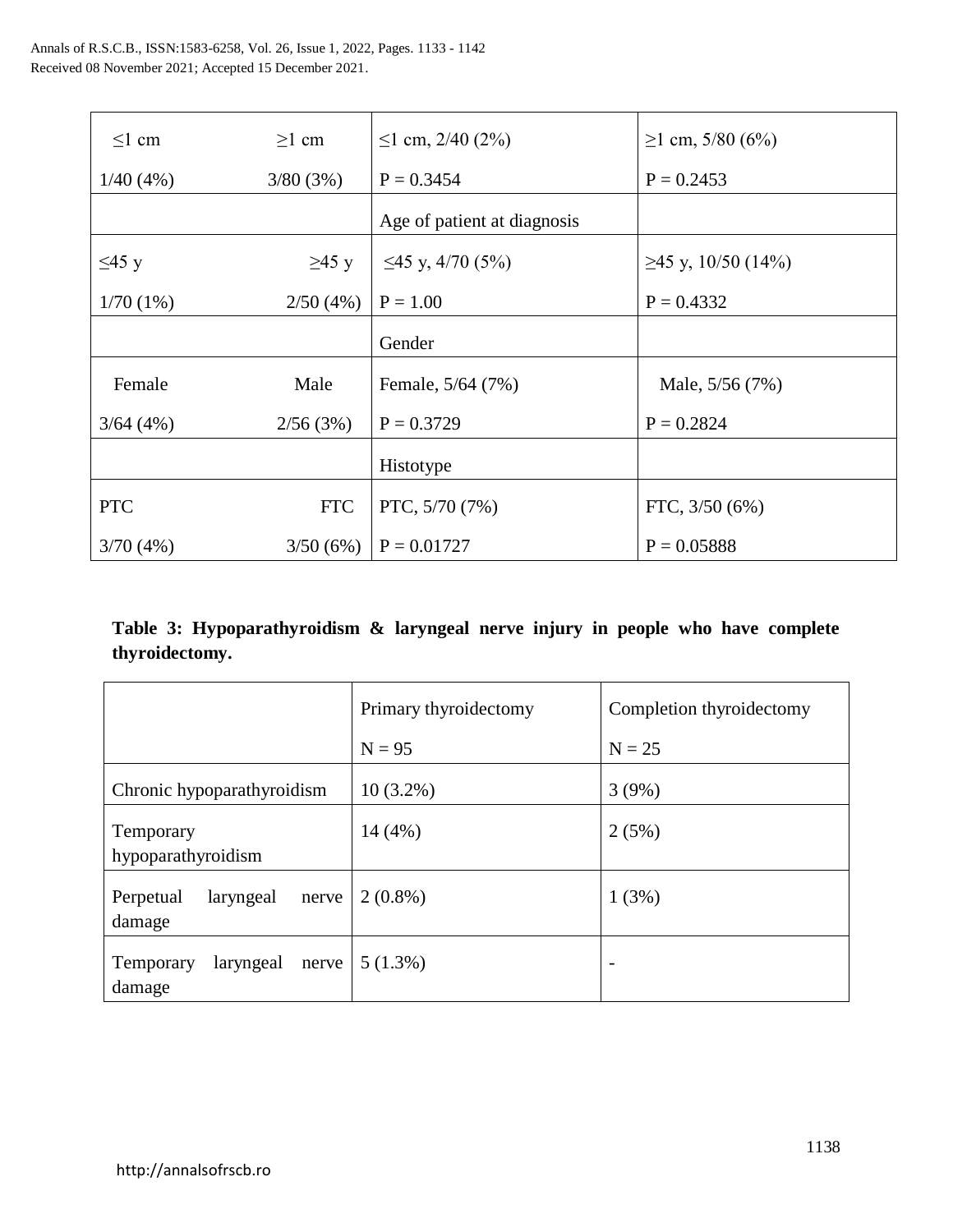#### **Discussion**

The degree of thyroid surgeries during the first procedure for differentiated thyroid cancer is a point of contention. The absence of randomized, prospective information to guide the choice of the best surgical treatment complicates things. The main reasons for lobectomy in DTC individuals with original tumor sizes less than 1 cm include operation failure rates, laryngeal nerve damage, and hypoparathyroidism. [16] The risk rate of complete thyroidectomy is as small as 2% in the care of a competent thyroid physician, but the risk of recurrent laryngeal nerve palsy is higher in instances of reoperation for relapses in the contralateral lobe. [17] In patients with elevated risk and those with advanced illness, the medical importance of a more thorough resection is recognized. [18] Even in individuals with reduced risk, more thorough thyroidectomy facilitates numerous elements of postsurgical care and follow-up. A total thyroid resection permits radioiodine to be used to ablate remaining microscopic illness and then thyroglobulin to be used as a tumor marker in recurrence surveillance. Nonetheless, numerous investigations have found no advantage to more thorough thyroidectomy in patients with reduced risk in terms of survival. [19, 20]

Furthermore, it has been observed that the incidence of contralateral papillary thyroid cancer found in complete thyroidectomy or complete thyroidectomy specimens ranges from 13 to 56 percent. According to one research, 16 percent of 132 individuals with medically unilateral PTMC used to have occult contralateral carcinoma, and that multifocality of the foremost carcinoma in the preemptive lobe and the existence of nodules in the contralateral lobe can assist in forecasting the existence of an occult contralateral cell carcinoma during preoperative assessment. Another research found a link between multifocal involvement in the main resected lobe and a higher rate of contralateral malignancy.

Our participants had a significant rate of extra thyroid tumor development (70%) with no statistically significant link with any of the medical or histological features. One out of every three participants had nodal metastases. They were more common in the PTC histotype relative to the FTC histotype (7 percent vs. 6 percent;  $P = 0.03483$ ), and in young participants (45 years 10 percent vs. > 45 years 8 percent;  $P = 0.001392$ ).

Remote metastases were found more often in FTC individuals than in PTC patients, confirming earlier research. The fundamental rationale why lobectomy appears to be preferred to whole thyroidectomy is that complete thyroidectomy is linked with greater postoperative problems, such as hypoparathyroidism as well as laryngeal nerve injury. Nonetheless, in the presence of a skilled surgeon, these problems are uncommon. Chronic hypoparathyroidism has indeed been found to occur in a range of 0 to 5.3 percent of people. Due to the sheer restoration of nerve functioning, 9.8% incidence of laryngeal nerve palsy throughout postoperative time was observed in a study, which decreased to 2.3 percent throughout follow-up in all participants.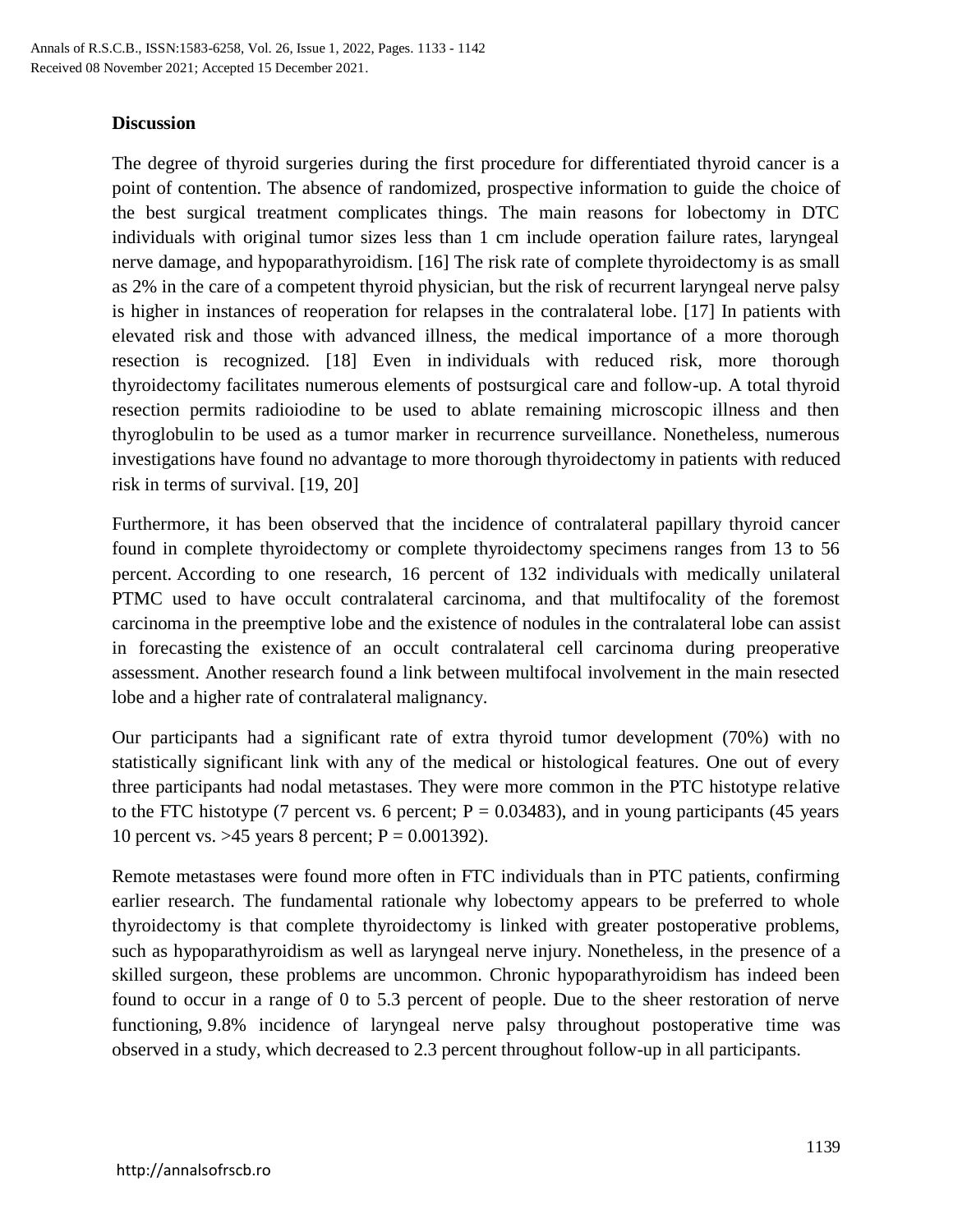The incidence of these two postsurgical problems is modest, according to our research. Perpetual hypoparathyroidism was noted in 3.2 percent of patients following primary thyroidectomy and 9 percent of participants who undertook completion thyroidectomy in our sequence of 120 complete thyroidectomies controlled by two different clinical teams with comparable surgical skills, all whilst 14 (4 percent) patients showed temporary hypoparathyroidism. Hypoparathyroidism was especially common in participants with substantial extra thyroidal tumor involvement or in those who had a subsequent thyroidectomy. After complete thyroidectomy, three out of 120 patients developed chronic recurrent laryngeal nerve palsy.

## **Conclusion**

To conclude, we observed that complete thyroidectomy with regional lymph-node dissection continues to remain the 1st preference for the treatment modality of differentiated thyroid carcinoma, given the higher occurrence of pathological characteristics denoting carcinomas aggressive nature and, on the contrary, the comparatively reduced postsurgical complications. In reality, while few differentiated carcinomas are isolated to single thyroid lobe and develop gradually, the majority of cancers are multifocal or metastatic, and complete thyroidectomy is the best way to treat them. Furthermore, preoperative diagnosis of carcinomas with reduced risk is inaccurate because essential characteristics are only known after operation, particularly following whole thyroid ablation, and so cannot be utilized to schedule thyroidectomy expansion.

#### **Funding source**

None

## **Conflict of interest**

None

## **Permission**

Permission was taken from the ethical review committee of the institute

## **References**

- 1. World Health Organization. World health statistics 2008. World Health Organization; 2008.
- 2. National Cancer Institute. A snapshot of thyroid cancer. November 5, 2014. www.cancer.gov/researchandfunding/snapshots/thyroid. Accessed January 12, 2015.
- 3. McDow AD, Pitt SC. Extent of surgery for low-risk differentiated thyroid cancer. Surgical Clinics. 2019 Aug 1; 99(4):599-610.
- 4. Pacini F. Changing natural history of differentiated thyroid cancer. Endocrine. 2012 Oct; 42(2):229-30.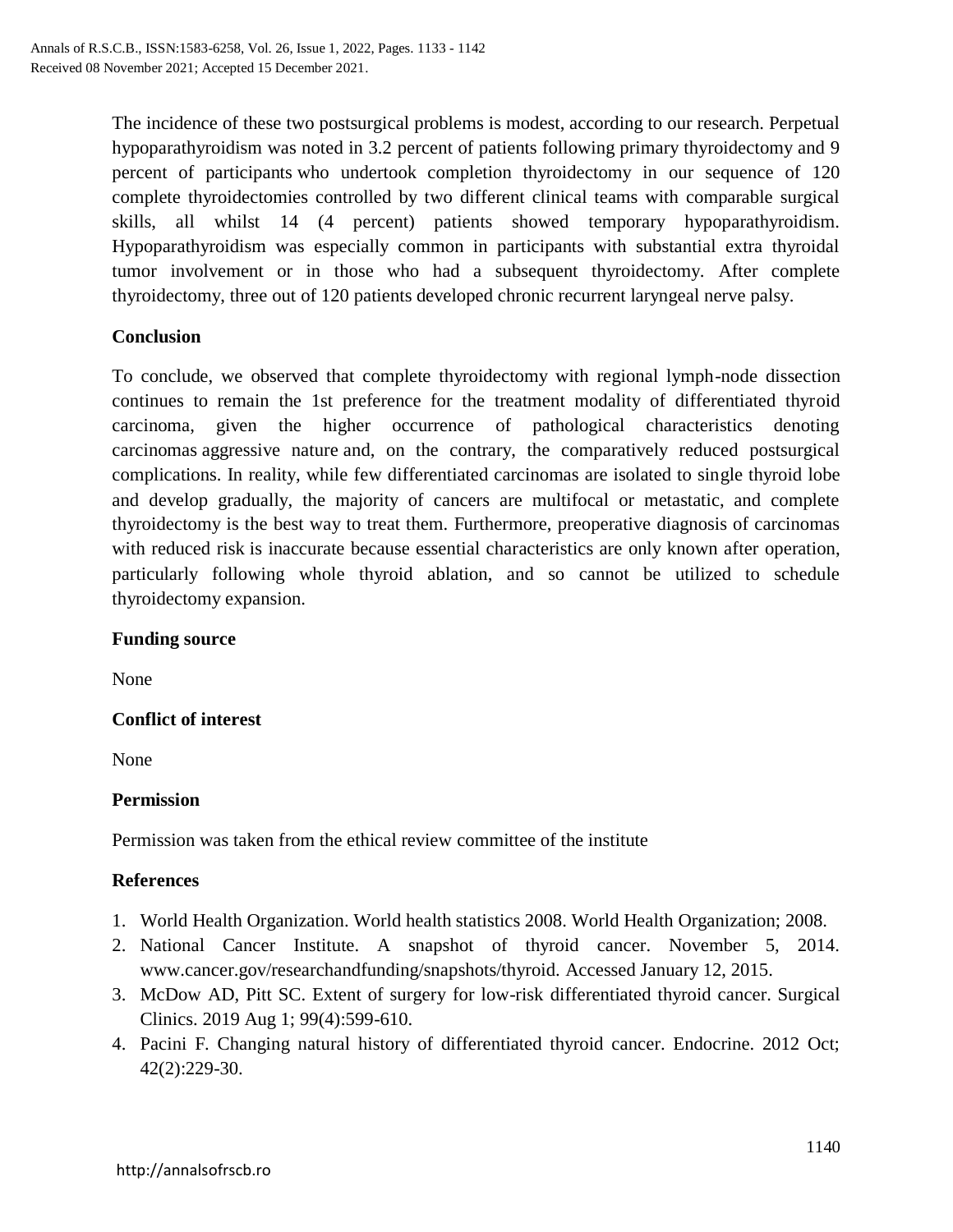- 5. Pagano L, Caputo M, Samà MT, Garbaccio V, Zavattaro M, Mauri MG, Prodam F, Marzullo P, Boldorini R, Valente G, Aimaretti G. Clinical–pathological changes in differentiated thyroid cancer (DTC) over time (1997–2010): data from the University Hospital "Maggiore della Carità" in Novara. Endocrine. 2012 Oct; 42(2):382-90.
- 6. Cooper DS, Doherty GM, Haugen BR, Kloos RT, Lee SL, Mandel SJ, Mazzaferri EL, McIver B, Sherman SI, Tuttle RM. Management guidelines for patients with thyroid nodules and differentiated thyroid cancer: The American Thyroid Association Guidelines Taskforce. Thyroid. 2006 Feb 1; 16(2):109-42.
- 7. Arturi F, Russo D, Giuffrida D, Ippolito A, Perrotti N, Vigneri R, Filetti S. Early diagnosis by genetic analysis of differentiated thyroid cancer metastases in small lymph nodes. The Journal of Clinical Endocrinology & Metabolism. 1997 May 1; 82(5):1638-41.
- 8. White ML, Gauger PG, Doherty GM. Central lymph node dissection in differentiated thyroid cancer. World journal of surgery. 2007 May; 31(5):895-904.
- 9. Sadowski BM, Snyder SK, Lairmore TC. Routine bilateral central lymph node clearance for papillary thyroid cancer. Surgery. 2009 Oct 1; 146(4):696-705.
- 10. Pereira JA, Jimeno J, Miquel J, Iglesias M, Munné A, Sancho JJ, Sitges-Serra A. Nodal yield, morbidity, and recurrence after central neck dissection for papillary thyroid carcinoma. Surgery. 2005 Dec 1; 138(6):1095-101.
- 11. Shen WT, Ogawa L, Ruan D, Suh I, Duh QY, Clark OH. Central neck lymph node dissection for papillary thyroid cancer: the reliability of surgeon judgment in predicting which patients will benefit. Surgery. 2010 Aug 1; 148(2):398-403.
- 12. Henry JF, Gramatica L, Denizot A, Kvachenyuk A, Puccini M, Defechereux T. Morbidity of prophylactic lymph node dissection in the central neck area in patients with papillary thyroid carcinoma. Langenbeck's Archives of Surgery. 1998 Apr; 383(2):167-9.
- 13. Palestini N, Borasi A, Cestino L, Freddi M, Odasso C, Robecchi A. Is central neck dissection a safe procedure in the treatment of papillary thyroid cancer? Our experience. Langenbeck's Archives of Surgery. 2008 Sep; 393(5):693-8.
- 14. Mazzaferri EL, Doherty GM, Steward DL. The pros and cons of prophylactic central compartment lymph node dissection for papillary thyroid carcinoma. Thyroid. 2009 Jul 1; 19(7):683-9.
- 15. Roh JL, Kim JM, Park CI. Central cervical nodal metastasis from papillary thyroid microcarcinoma: pattern and factors predictive of nodal metastasis. Annals of surgical oncology. 2008 Sep; 15(9):2482-6.
- 16. Dewil B, Van Damme B, Poorten VV, Delaere P, Debruyne F. Completion thyroidectomy after the unexpected diagnosis of thyroid cancer. B ENT. 2005 Jan 1; 2:67.
- 17. Menegaux F, Turpin G, Dahman M, Leenhardt L, Chadarevian R, Aurengo A, du Pasquier L, Chigot JP. Secondary thyroidectomy in patients with prior thyroid surgery for benign disease: a study of 203 cases. Surgery. 1999 Sep 1; 126(3):479-83.
- 18. Cannistra SA. Cancer of the ovary. New England Journal of Medicine. 2004 Dec 9; 351(24):2519-29.